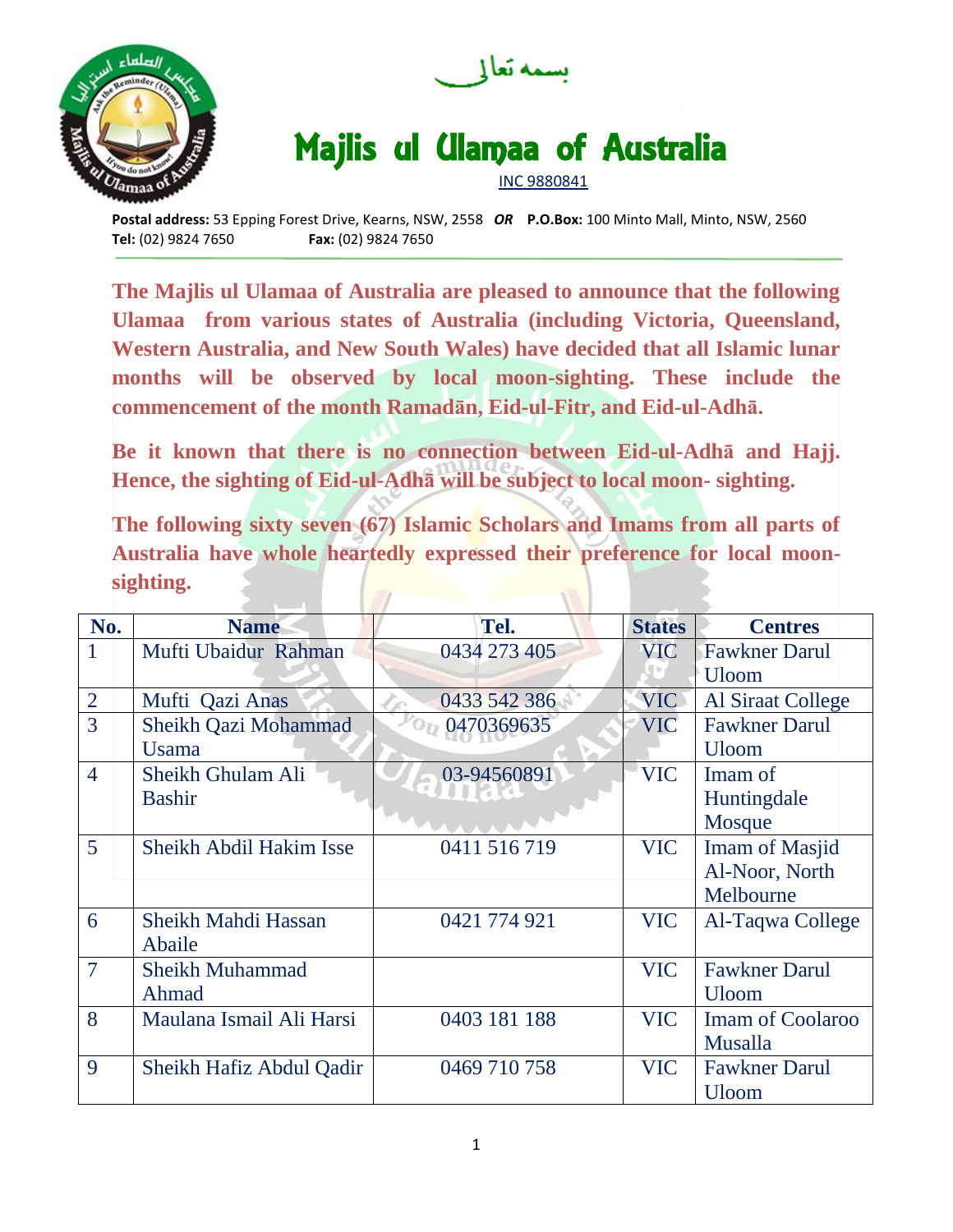| 10 | Sheikh Hafiz Abdul Hay                   | 0402 536 552                         | <b>VIC</b> | <b>Fawkner Darul</b><br><b>Uloom</b>     |
|----|------------------------------------------|--------------------------------------|------------|------------------------------------------|
| 11 | Sheikh Mustafa Gelan                     | 03-9359 4321                         | <b>VIC</b> | <b>Fawkner Darul</b><br><b>Uloom</b>     |
| 12 | Mufti Fayyaz<br>Muhammad                 | 0469 193 894                         | <b>VIC</b> | <b>Fawkner Darul</b><br><b>Uloom</b>     |
| 13 | Mufti Muneeb Ahmad                       | 0433 542 386                         | <b>VIC</b> | <b>Fawkner Darul</b>                     |
|    |                                          | muftimunib@hotmail.com               |            | <b>Uloom</b>                             |
| 14 | <b>Sheikh Muzzammil</b><br><b>Dhadhy</b> | 0433 374 894                         | <b>VIC</b> | <b>Doncaster East</b>                    |
| 15 | <b>Sheikh Shakeel Tariq</b>              | 0432 095 101                         | <b>VIC</b> | <b>Fawkner Darul</b><br><b>Uloom</b>     |
| 16 | Sheikh Mustafa Guerinat                  | 0401 076 693                         | <b>VIC</b> | Glenroy                                  |
| 17 | Sheikh Abdullah El-                      | 0431 566 186                         | <b>VIC</b> | <b>Fawkner Darul</b>                     |
|    | Leissy                                   |                                      |            | <b>Uloom</b>                             |
| 18 | Mufti Faizal Riza                        | 0431 292 824                         | <b>VIC</b> | Darul Iftaa                              |
|    |                                          | Mufti-online.net                     |            | Australia                                |
|    |                                          | rizafaizal@hotmail.com               |            |                                          |
| 19 | <b>Sheikh Hisham Obeid</b>               | 0418 881 321                         | <b>WA</b>  | Jamiatul Ulama Al<br>Islam of WA         |
| 20 | <b>Sheikh Burhaan Mehtar</b>             | 0416 332 507                         | <b>WA</b>  | Jamiatul Ulama Al<br>Islam of WA         |
| 21 | <b>Sheikh Yunus Moorad</b>               | 0430 034 214                         | <b>WA</b>  | Jamiatul Ulama Al<br>Islam of WA         |
| 22 | <b>Sheikh Faizel Gaffoor</b>             | 0402 944 664                         | <b>WA</b>  | Jamiatul Ulama Al                        |
|    |                                          |                                      |            | Islam of WA                              |
| 23 | <b>Sheikh Yusuf Parker</b>               | 00405767217                          | <b>WA</b>  | Jamiatul Ulama Al<br>Islam of WA         |
| 24 | Mufti Shabir Musa                        | 0416 153 786<br>shabir@jamiat.com.au | <b>WA</b>  | Jamiatul Ulama Al<br>Islam of WA         |
| 25 | Sheikh Safdar Parkar                     | 0423 736 112                         | <b>WA</b>  | Jamiatul Ulama Al<br>Islam of WA         |
| 26 | Sheikh Salman Parkar                     | 0422 086 177                         | <b>WA</b>  | Jamiatul Ulama Al<br>Islam of WA         |
| 27 | <b>Sheikh Mohammed</b>                   | 0755631802                           | <b>QLD</b> | <b>Imam of Gold</b>                      |
|    | <b>Imraan Hussain</b>                    | 0411037016                           |            | Coast Mosque.                            |
| 28 | Sheikh Fida-Ur Rehman                    | 0733411856                           | <b>QLD</b> |                                          |
| 29 | <b>Sheikh Muhammed Uzair</b><br>Akbar    | 0419798629                           | <b>QLD</b> | Imam of Holland<br>Park                  |
| 30 | Sheikh Sheikh shazad<br>Khan             | 0402457854                           | QLD        | Member of CIQ ex<br><b>Imam of Darra</b> |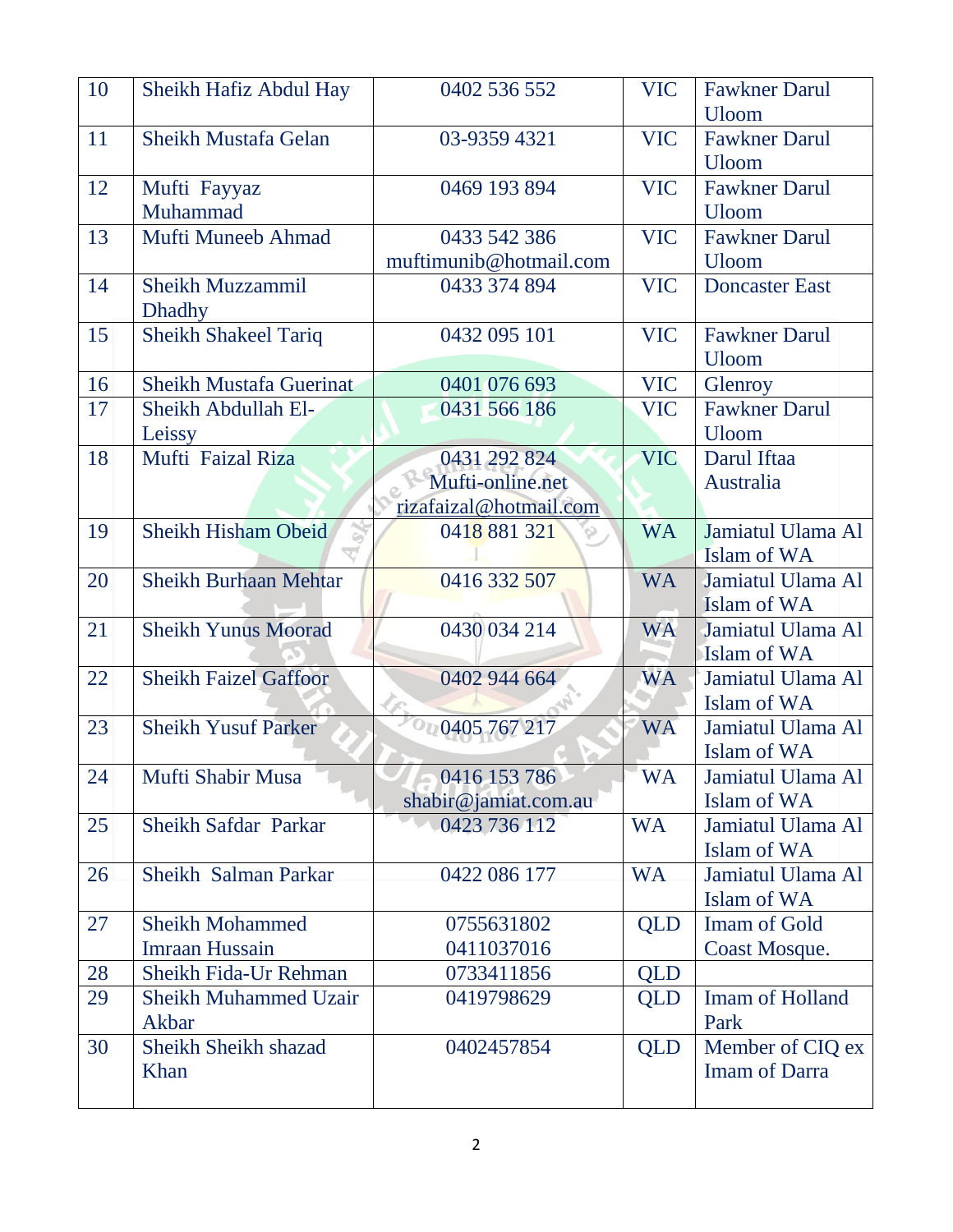| 31 | Dr Mohamed Abdalla            | 0407921978                       | <b>QLD</b> | Director of Islamic     |
|----|-------------------------------|----------------------------------|------------|-------------------------|
|    |                               |                                  |            | <b>Research Centre</b>  |
| 32 | <b>Sheikh Akram Buksh</b>     | 0431672263                       | <b>QLD</b> | Imam of Kuraby          |
| 33 | <b>Sheikh Ikram Buksh</b>     | 0432 389 541                     | <b>QLD</b> | Ex Imam of Darra        |
| 34 | Sheikh Taub.                  | 0421257506                       | <b>QLD</b> | Chairman of             |
|    |                               |                                  |            | <b>Madina College</b>   |
| 35 | Sheikh Imaam Yusuf            | 0415710613                       | <b>QLD</b> | Chairman of             |
|    | Peer                          |                                  |            | <b>Council of Imams</b> |
|    |                               |                                  |            | Queensland              |
| 36 | Sheikh Aslam Siddiqi          | 0431620629                       | <b>QLD</b> | <b>Imam of Algester</b> |
|    |                               |                                  |            | Mosque                  |
| 37 | Sheikh Noor- ul Hassan        | 0432712546                       | <b>QLD</b> | Founder of              |
|    |                               |                                  |            | Mustafa Institute       |
| 38 | <b>Sheikh Aslam Hussein</b>   | 0421731797                       | <b>QLD</b> | Founder of              |
|    |                               | Re 0421342108                    |            | <b>AYMN</b> Centre      |
| 39 | Mufti Zeeyad Ravat            |                                  | QLD        | Head of Islamic         |
|    |                               | <b>Ulamp</b>                     |            | Studies, Islamic        |
|    |                               |                                  |            | School of               |
|    | Ğ,                            |                                  |            | <b>Brisbane</b>         |
| 40 | Sheikh Ahmed Abu              | 0401331298                       | <b>QLD</b> | Imam of Logan           |
|    | Ghazala                       |                                  |            |                         |
| 41 | Sheikh Shumssudeen            | 0468524297                       | <b>QLD</b> | <b>Advisor to CIQ</b>   |
|    | <b>Mokrany</b>                |                                  |            |                         |
| 42 | Sheikh Mubrouk                | 0433128430                       | QLD        | <b>Member of Fatwa</b>  |
|    | Houdchai                      |                                  |            | Board C I Q.            |
| 43 | Sheikh Mohammed               | 0401576084                       | QLD        | Imam of Algester        |
|    | Nawaaz Ashrafi                | you do no                        |            | Mosque, Brisbane        |
| 44 | <b>Sheikh Riaz Seedat</b>     | 0405982928                       | QLD        | Teacher of Islamic      |
|    |                               | $\mathcal{P}$ lamaa $\mathbf{0}$ |            | Studies, Islamic        |
|    |                               |                                  |            | School of               |
|    |                               |                                  |            | <b>Brisbane</b>         |
| 45 | <b>Sheikh Shameem-ur</b>      | 0402 344 804                     | <b>NSW</b> | <b>Imam Surry Hill</b>  |
|    | Rahmaan                       |                                  |            | Mosque                  |
| 46 | <b>Sheikh Homamed Amin</b>    | 0402135592                       | <b>NSW</b> | Member of               |
|    | Mafawalla                     |                                  |            | Majlisul Ualamaa        |
|    |                               |                                  |            | of Australia            |
| 47 | <b>Sheikh Riedwaan Raffie</b> | 0403688345                       | <b>NSW</b> | Ameer of Majlisul       |
|    |                               |                                  |            | Ualamaa of              |
|    |                               |                                  |            | Australia               |
| 48 |                               |                                  |            |                         |
|    | Sheikh Abdul-Karim Ibn        | 0415156778                       | <b>NSW</b> | Majlisul Ualamaa        |
|    | Abdullah                      |                                  |            | of Australia            |